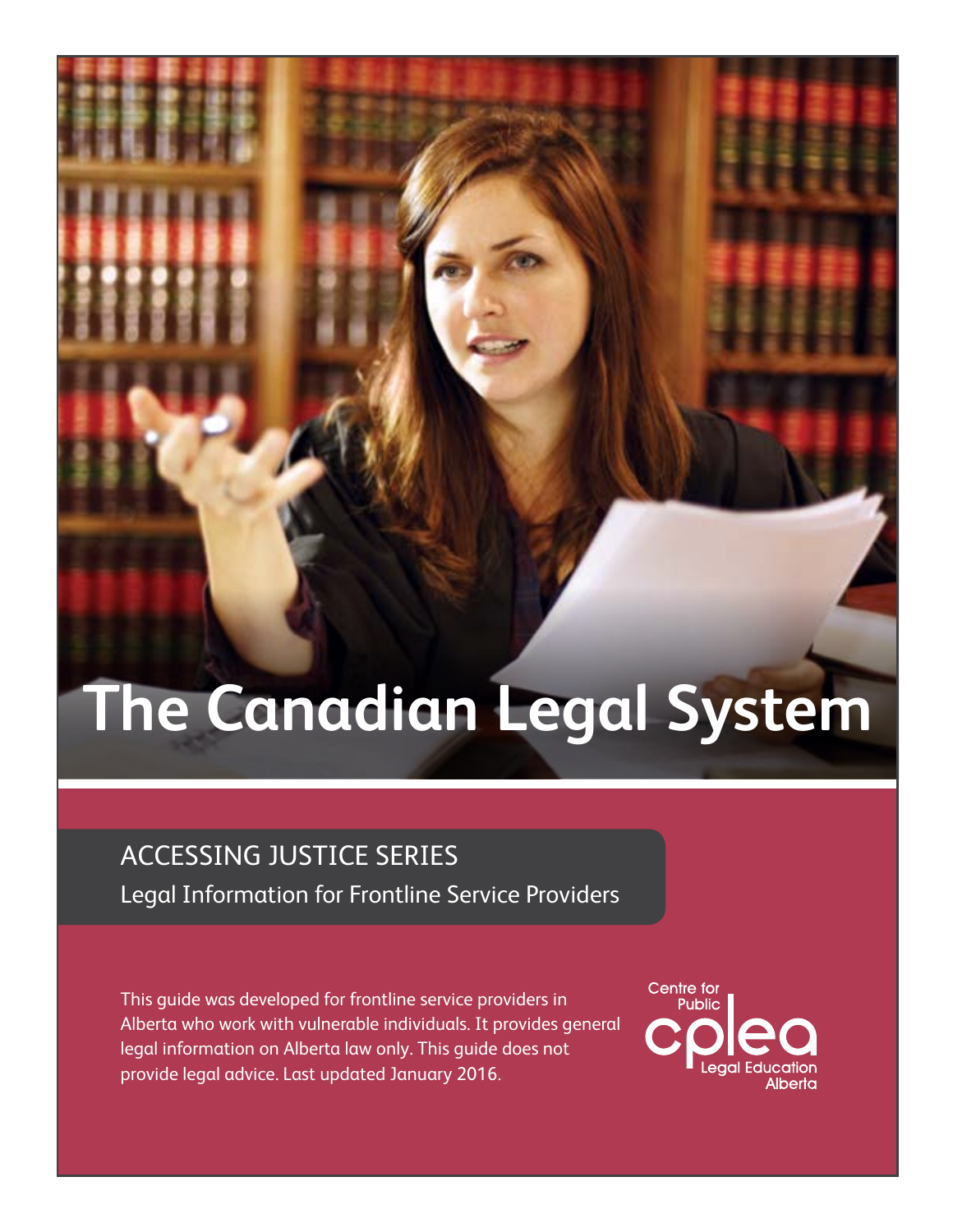The contents of this booklet are provided as general information only. This booklet does not contain legal advice. If your client requires legal advice, he or she should consult a lawyer.

The information contained in this booklet was correct at the time it was produced. Be aware that there may have been subsequent changes which make the information outdated at the time you are reading it. Legal Resource Centre of Alberta will not be responsible for any loss arising from reliance on or action taken (or not taken) as a result of this information.

We would like to thank the Alberta Law Foundation for funding this project.

# **Alberta LAW<br>FOUNDATION**



#800, 10050-112 Street Edmonton, Alberta T5K 2J1

**Phone** 780.451.8764 **Fax** 780.451.2341 **Email** info@cplea.ca **Web** www.cplea.ca

#### **© January 2016, Legal Resource Centre of Alberta Ltd., Edmonton, Alberta**

The Legal Resource Centre of Alberta, operating as the Centre for Public Legal Education Alberta, is a non-profit organization whose mission is to help people understand the law as it affects their everyday lives. We develop plain language booklets, presentations and other learning materials to help people recognize and respond to their legal rights and responsibilities. We have a variety of programs, and provide legal information and referral on many legal topics. For more information, please go to www.cplea.ca.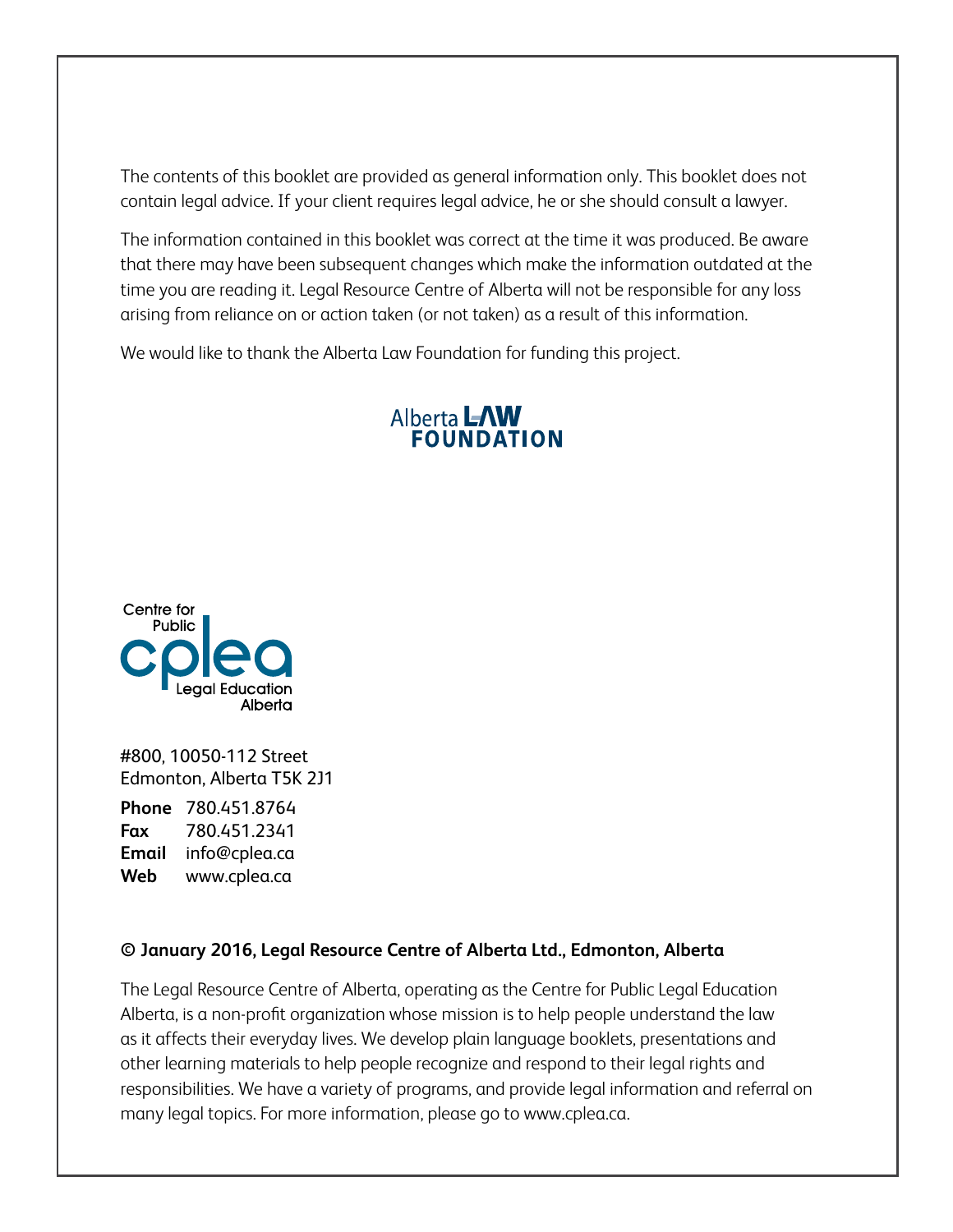# **Contents**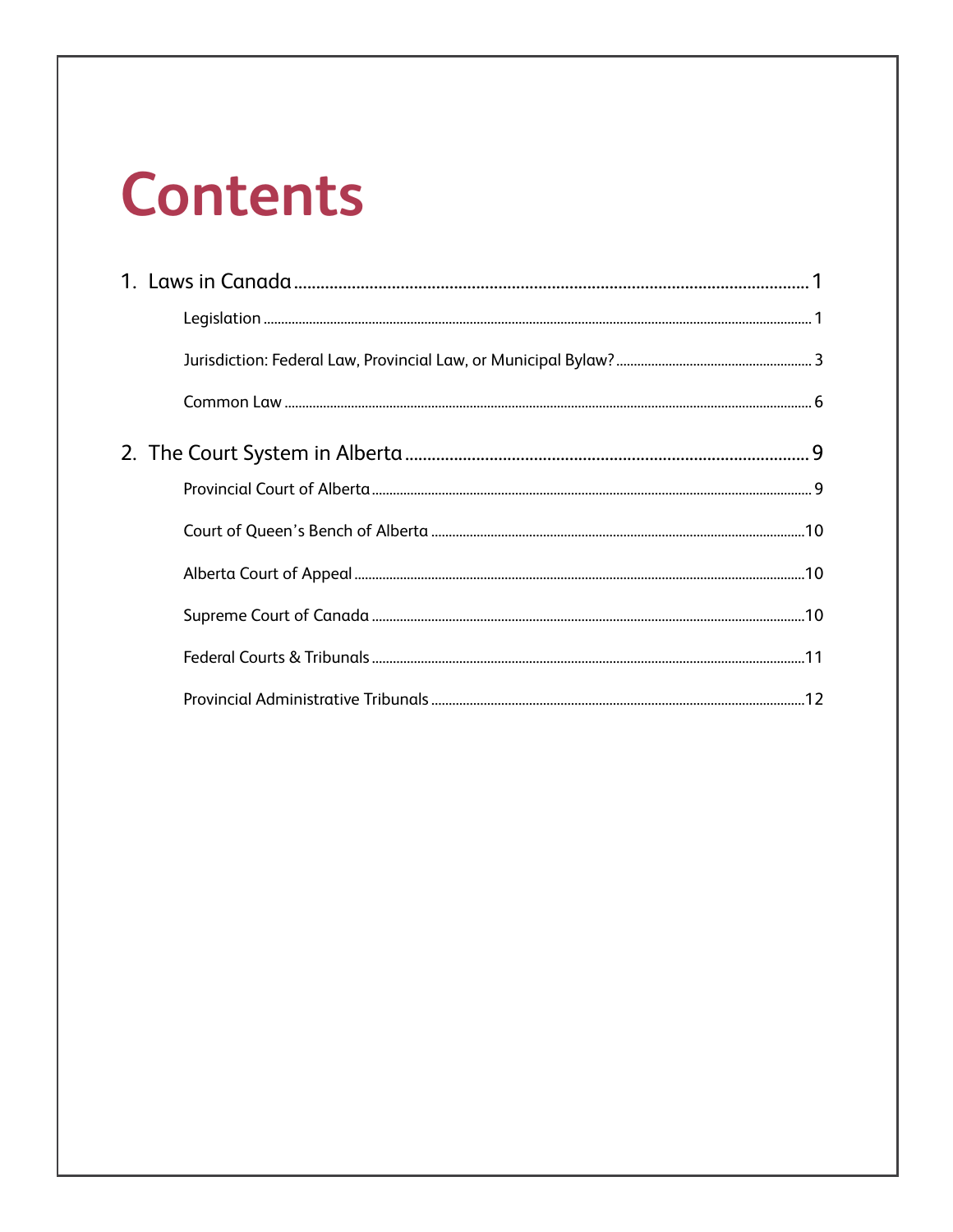# **The Canadian Legal System**

Developing a general understanding of how Canada's legal system functions will help you more effectively assist clients. It will enable you to better identify when a client has a legal issue and make referrals to helpful legal information sources or legal services before the issue reaches a crisis stage.

# **1. Laws in Canada**

In Canada, our legal system is made up of **legislation** and **common law**.

### **Legislation**

Legislation consists of written rules created by elected officials from all levels of government.

#### Statutes

Statutes (also referred to as Acts), are written laws created by the government. There is a rigorous review process that statutes go through before becoming law. Once a statute is passed, it is very difficult for it to be changed.

#### Regulations

Written rules that set out how a statute or act will function on a day-to-day basis. Regulations can be changed more easily than statutes, so they often address issues where changes are needed more often.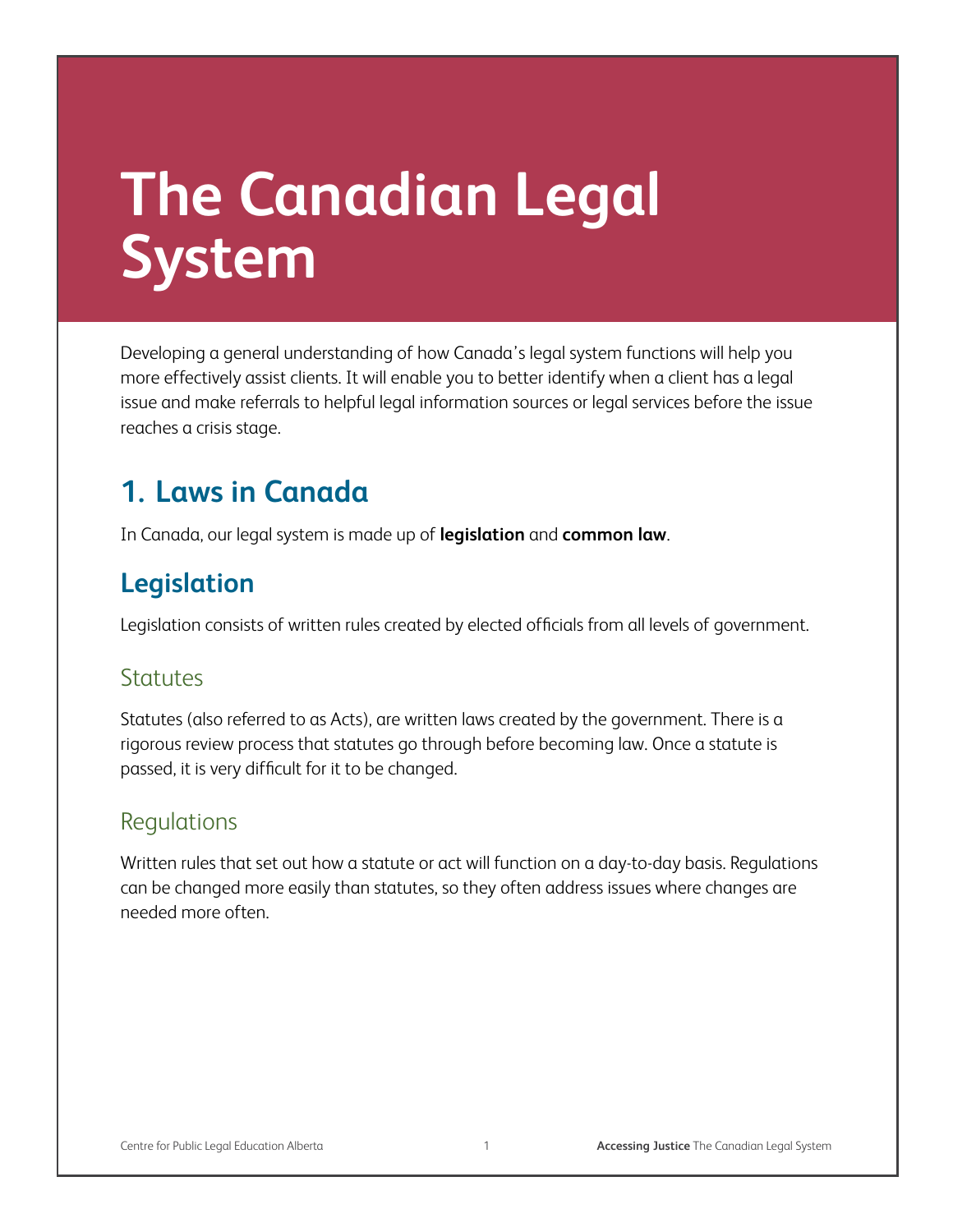#### Relationship between acts and regulations

| <b>Statutes/Acts</b>                                                                                                                                                                                                                                          | Regulations                                                                                                                                                                                                                                                                                   |
|---------------------------------------------------------------------------------------------------------------------------------------------------------------------------------------------------------------------------------------------------------------|-----------------------------------------------------------------------------------------------------------------------------------------------------------------------------------------------------------------------------------------------------------------------------------------------|
| The Alberta Residential Tenancies Act<br>states that a landlord can end a month-<br>to-month tenancy for "one or more of the<br>prescribed reasons" (section $6(1)$ ).                                                                                        | The Residential Tenancies Ministerial<br>Regulation sets out the prescribed reasons<br>a landlord can end a month-to-month<br>tenancy (section $2(2)$ ). This allows the<br>government to more easily change,<br>remove, or add to the list of reasons a<br>landlord can terminate a tenancy. |
| The Residential Tenancies Act states<br>a landlord can end a month-to-month<br>tenancy if a building is being converted to<br>a condominium. The Act states a landlord<br>must give the tenant 180 days' notice to<br>end the tenancy (section 12(2). However | "The Residential Tenancies Ministerial<br>Regulation states the notice period to end<br>a tenancy for condo conversion is now 365<br>days not 180 days. This is the current state<br>of law.                                                                                                  |

#### **Why is this information important?**

- The act or statute may not include all of the details your client needs to understand their legal rights and responsibilities. The related regulation should be consulted along with the statute or act.
- The act or statute may not have the most current information included in it. The related regulation also needs to be consulted to find the most accurate and current information.



Alberta's courthouse libraries (www.lawlibrary.ab.ca) can help clients find acts and regulations online or in print. However, they cannot interpret legislation for clients or tell them how it applies to their situation. Clients should seek legal advice if they need help understanding how their legal rights and obligations apply to their specific circumstances.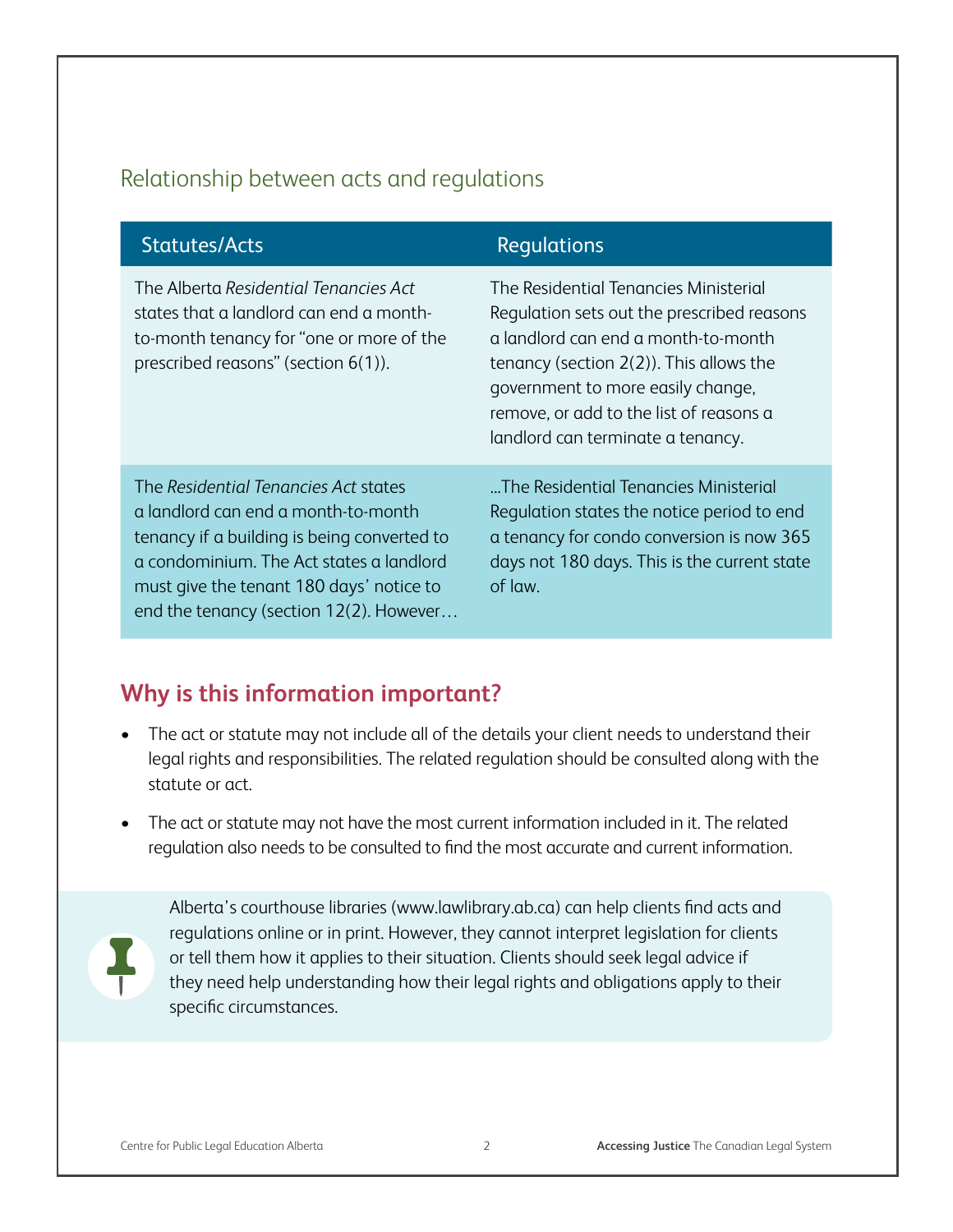# **Jurisdiction: Federal Law, Provincial Law, or Municipal Bylaw?**

In Canada, our acts and regulations are created by all levels of government. Each government has specific responsibilities that are laid out in Canada's *Constitution Act, 1867*.

#### Federal government

All laws created by the federal government apply to all Canadians regardless of which province they live in. The *Constitution Act, 1867* states that the federal government has responsibility for criminal law, immigration, marriage and divorce, and all Aboriginal matters, among other things.

A complete list of all federal laws can be found online by visiting the Department of Justice Canada's Laws website: **http://laws.justice.gc.ca/eng**.

#### Provincial and territorial governments

Laws created by provincial or territorial governments only apply to individuals living in or visiting that specific province or territory. For example, someone visiting from Ontario must follow the rules under Alberta's *Traffic Safety Act*.

Provinces and territories are responsible for creating laws around renting, driving, employment, and wills and estates, among other things. For a complete list of Alberta legislation, visit the Queen's Printer website: **http://www.qp.alberta.ca**.

#### Municipal bylaws

Provincial and territorial governments have the power to give certain law-making responsibilities to cities, towns, and other municipalities. Laws created by municipal governments are called bylaws. In Alberta, municipal governments can make bylaws related to public behaviour, use of public space, panhandling, graffiti, land use, and public transit.

To find out what bylaws apply in your municipality, contact your local bylaw enforcement office or municipal administrator.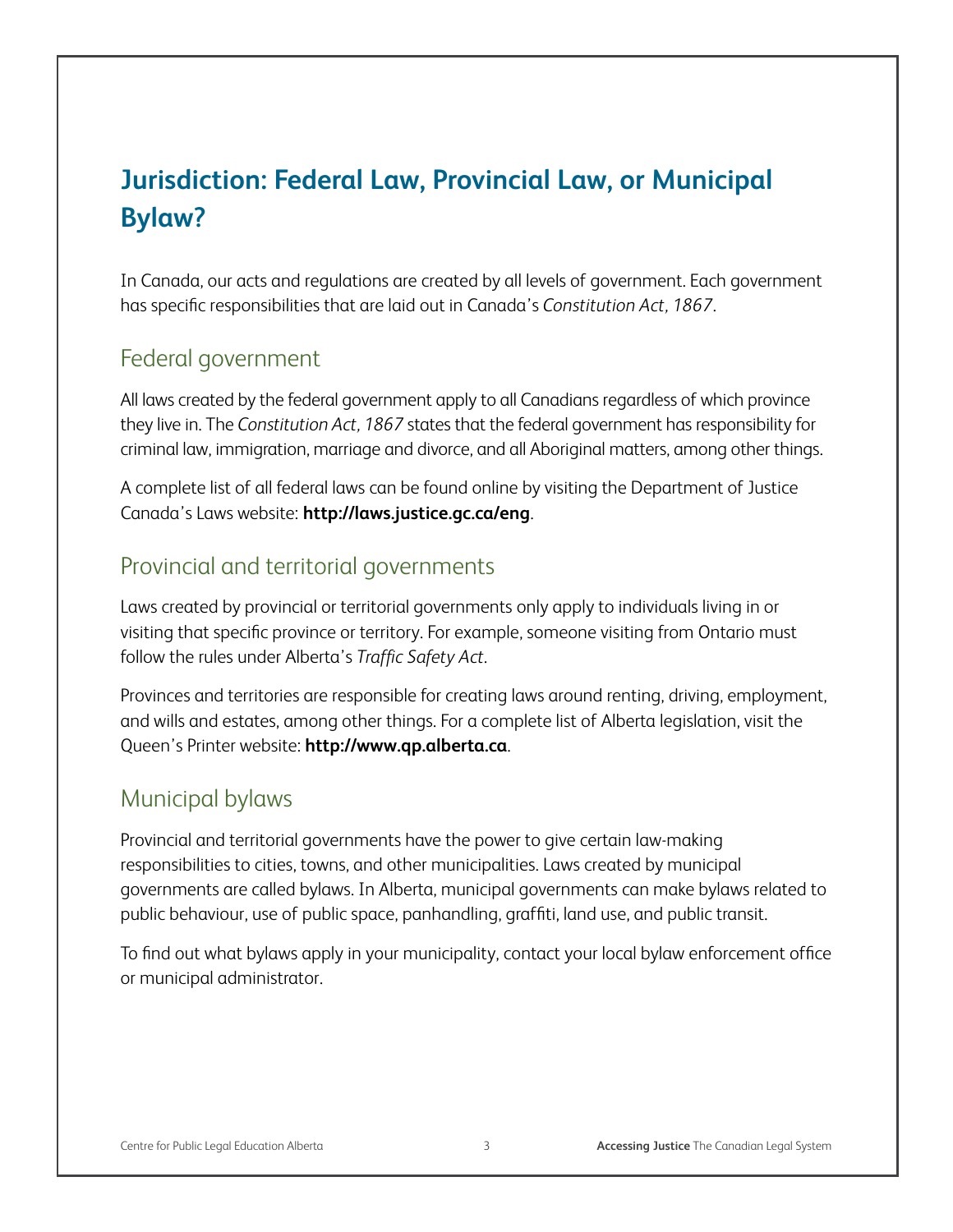#### Jurisdictional chart: Who's responsible?

This chart lists some of the most common legal issues your clients may experience and which level of government is responsible for creating the laws around these issues.

| <b>Legal Issue</b>                                | <b>Jurisdiction</b> | <b>Related Legislation</b>                                                                                         |
|---------------------------------------------------|---------------------|--------------------------------------------------------------------------------------------------------------------|
| <b>Criminal Offences &amp; Fines</b>              |                     |                                                                                                                    |
| <b>Criminal law</b>                               | Federal             | Criminal Code, Controlled Drugs and Substances Act,<br>Youth Criminal Justice Act                                  |
| Driving                                           | Provincial          | Traffic Safety Act                                                                                                 |
| Fine Options & Alternative                        | Provincial          | Corrections Act - Fine Options Order                                                                               |
| Measures Program                                  |                     | Alternative Measures Program must comply<br>with Criminal Code but is administered by the<br>Government of Alberta |
| Panhandling                                       | Municipal           | Municipalities are responsible for creating rules<br>around panhandling - check with your local bylaw<br>office    |
| Public intoxication                               | Provincial          | Gaming and Liquor Act                                                                                              |
| <b>Employment &amp; Consumer Issues</b>           |                     |                                                                                                                    |
| Collections agencies                              | Provincial          | Fair Trading Act - Collection and Debt Repayment<br><b>Practices Regulation</b>                                    |
| Employment                                        | Provincial          | <b>Employment Standards Code</b>                                                                                   |
| Payday loans                                      | Provincial          | Fair Trading Act - Payday Loans Regulation                                                                         |
| <b>Family Law</b>                                 |                     |                                                                                                                    |
| Child custody and parenting                       |                     |                                                                                                                    |
| • If a client is married                          | Federal             | Divorce Act (married couples only)                                                                                 |
| • If a client is not married                      | Provincial          | Family Law Act (married and unmarried couples)                                                                     |
| Child and spousal support                         |                     |                                                                                                                    |
| • If a client is married                          | Federal             | Divorce Act (married couples only)                                                                                 |
| • If a client is not married                      | Provincial          | Family Law Act (married and unmarried couples)                                                                     |
| • If support is not being paid                    | Provincial          | Maintenance Enforcement Act                                                                                        |
| Domestic violence                                 |                     |                                                                                                                    |
| • Criminal offences                               | Federal             | <b>Criminal Code</b>                                                                                               |
| • Protection orders                               | Provincial          | Protection against Family Violence Act                                                                             |
| Property division after<br>relationship breakdown | Provincial          | Matrimonial Property Act (married couples only)                                                                    |
| <b>Child Welfare</b>                              | Provincial          | Child, Youth and Family Enhancement Act                                                                            |

Centre for Public Legal Education Alberta **4** Accessing Justice The Canadian Legal System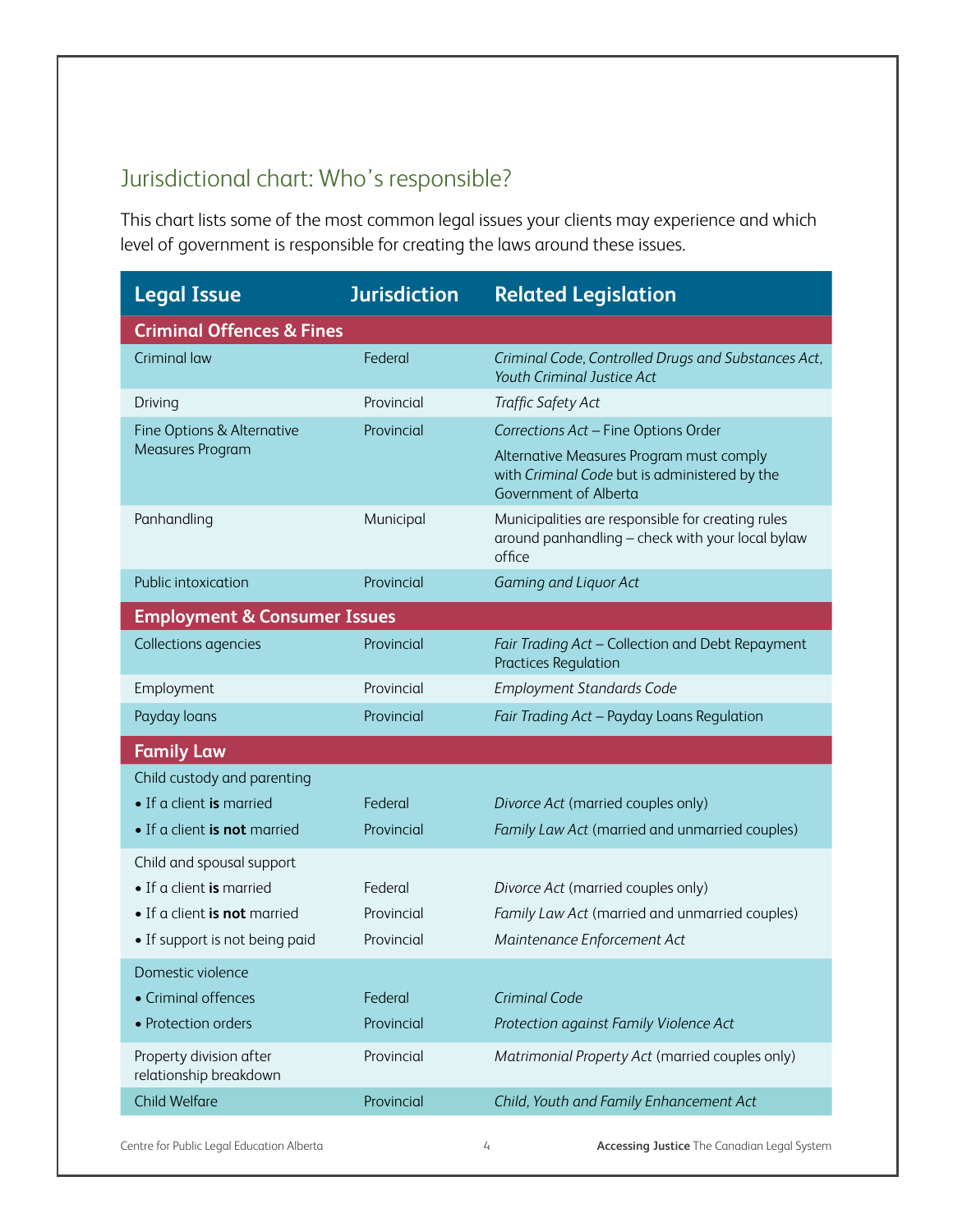| <b>Legal Issue</b>                                                                                  | <b>Jurisdiction</b> | <b>Related Legislation</b>                                                                                     |  |  |
|-----------------------------------------------------------------------------------------------------|---------------------|----------------------------------------------------------------------------------------------------------------|--|--|
| <b>Housing</b>                                                                                      |                     |                                                                                                                |  |  |
| Renting problems                                                                                    | Provincial          | Residential Tenancies Act                                                                                      |  |  |
| Maintenance of rental properties                                                                    | Provincial          | Public Health Act - Minimum Housing & Health<br><b>Standards</b>                                               |  |  |
| Secondary suites                                                                                    | Municipal           | Each municipality will have its own bylaw around<br>land use that will include rules about secondary<br>suites |  |  |
| <b>Human Rights</b>                                                                                 |                     |                                                                                                                |  |  |
| Fundamental freedoms,<br>democratic rights, legal rights                                            | Federal             | Canadian Charter of Rights and Freedoms                                                                        |  |  |
| Protection from discrimination<br>in employment, rental housing,<br>provision of goods and services | Provincial          | Alberta Human Rights Act                                                                                       |  |  |
| <b>Immigration</b>                                                                                  |                     |                                                                                                                |  |  |
| Citizenship                                                                                         | Federal             | Citizenship Act, Immigration and Refugee Protection<br>Act                                                     |  |  |
| Detention review hearings                                                                           | Federal             | Immigration and Refugee Protection Act                                                                         |  |  |
| Refugee applications and<br>hearings                                                                | Federal             | Immigration and Refugee Protection Act                                                                         |  |  |
| Wills & Estates, Personal Directives, Powers of Attorney                                            |                     |                                                                                                                |  |  |
| Wills and estates (for individuals<br>with and without a will)                                      | Provincial          | <b>Wills and Succession Act</b>                                                                                |  |  |
| Administering an estate (for<br>personal representatives or<br>executors)                           | Provincial          | <b>Estate Administration Act</b>                                                                               |  |  |
| Personal directive (for non-<br>financial decisions)                                                | Provincial          | Personal Directives Act                                                                                        |  |  |
| Power of attorney (for financial<br>decisions)                                                      | Provincial          | Powers of Attorney Act                                                                                         |  |  |
| Supported decision-making<br>agreement                                                              | Provincial          | Adult Guardianship and Trusteeship Act                                                                         |  |  |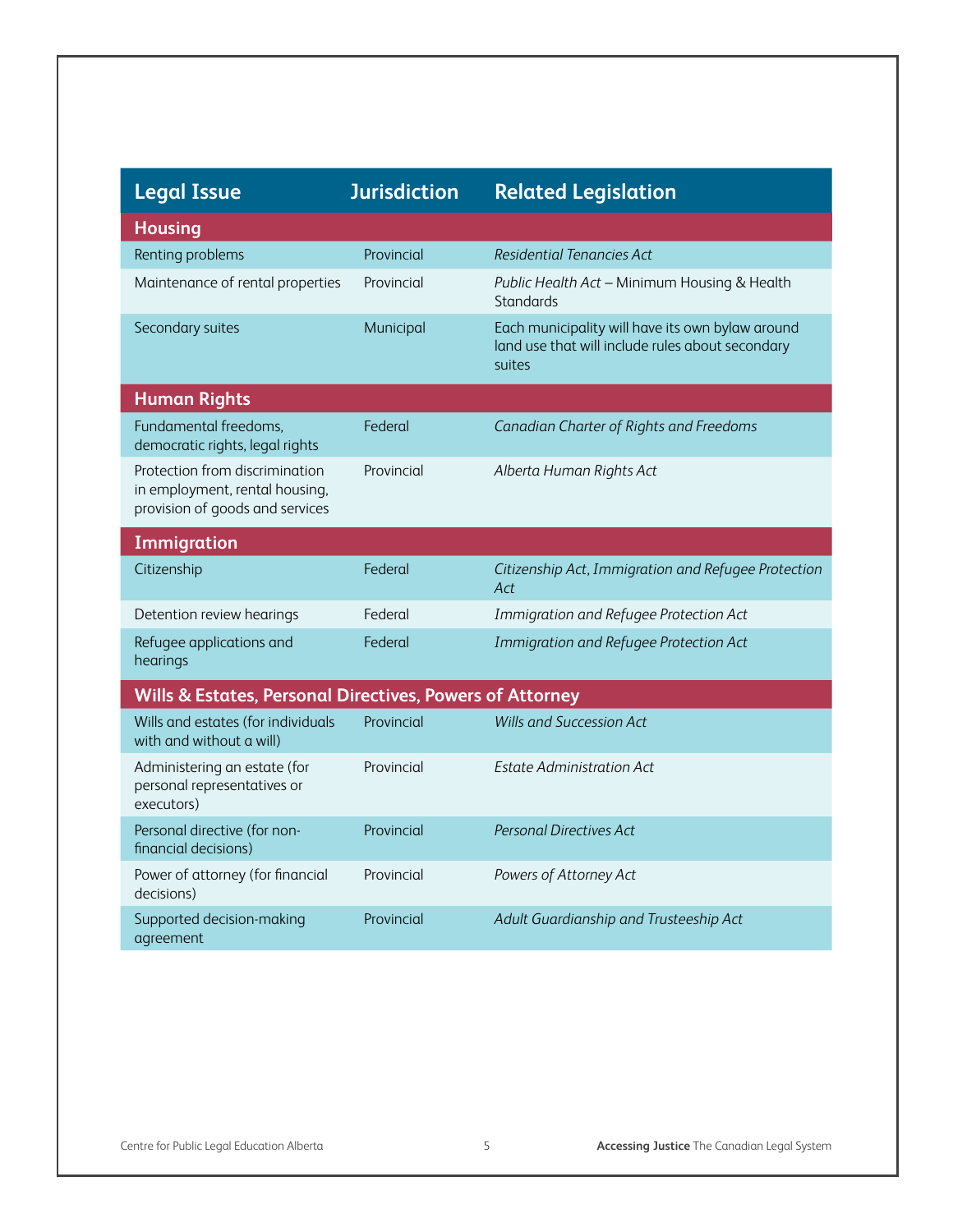#### **Why is this information important?**

- Clients who have lived in other provinces may not realize different laws apply to matters such as renting, driving, and employment. Helping new Albertans find information about the laws in Alberta can prevent problems from occurring in the future.
- Legal information sources and services will differ depending on which government is responsible for the law. For example, clients can get renting information by calling the Government of Alberta's Service Alberta Consumer Contact Centre at 1-877-427-4088. The federal government would not be able to help clients because renting is a provincial responsibility.
- If you're helping a client find legal information, you'll want to make sure it's for the right jurisdiction. For example, if your client wants to know what minimum wage is in Alberta, it is important to make sure the information source is Alberta-based.

If you or your client are unsure of what law applies and which government is responsible for it, visit one of the following websites or consult the Resource Guide included in the Helping Clients booklet in this series:

- LawCentral Alberta: http://www.lawcentralalberta.ca
- • Canadian Legal FAQs: **http://www.law-faqs.org**
- Alberta Law Libraries: http://www.lawlibrary.ab.ca
- • Dial-a-Law: **http://clg.ab.ca/programs-services/dial-a-law**

### **Common law**

Common law is judge-made law that addresses the following legal situations, among others:

- If the government has not created an act or regulation to deal with a certain legal issue, a judge can be asked to decide how the issue should be dealt with on the basis of evidence and arguments presented in court.
- If a law is unclear and requires interpretation, a judge can be asked to interpret the law.
- Judges can be asked to decide if an act or parts of certain act are constitutional.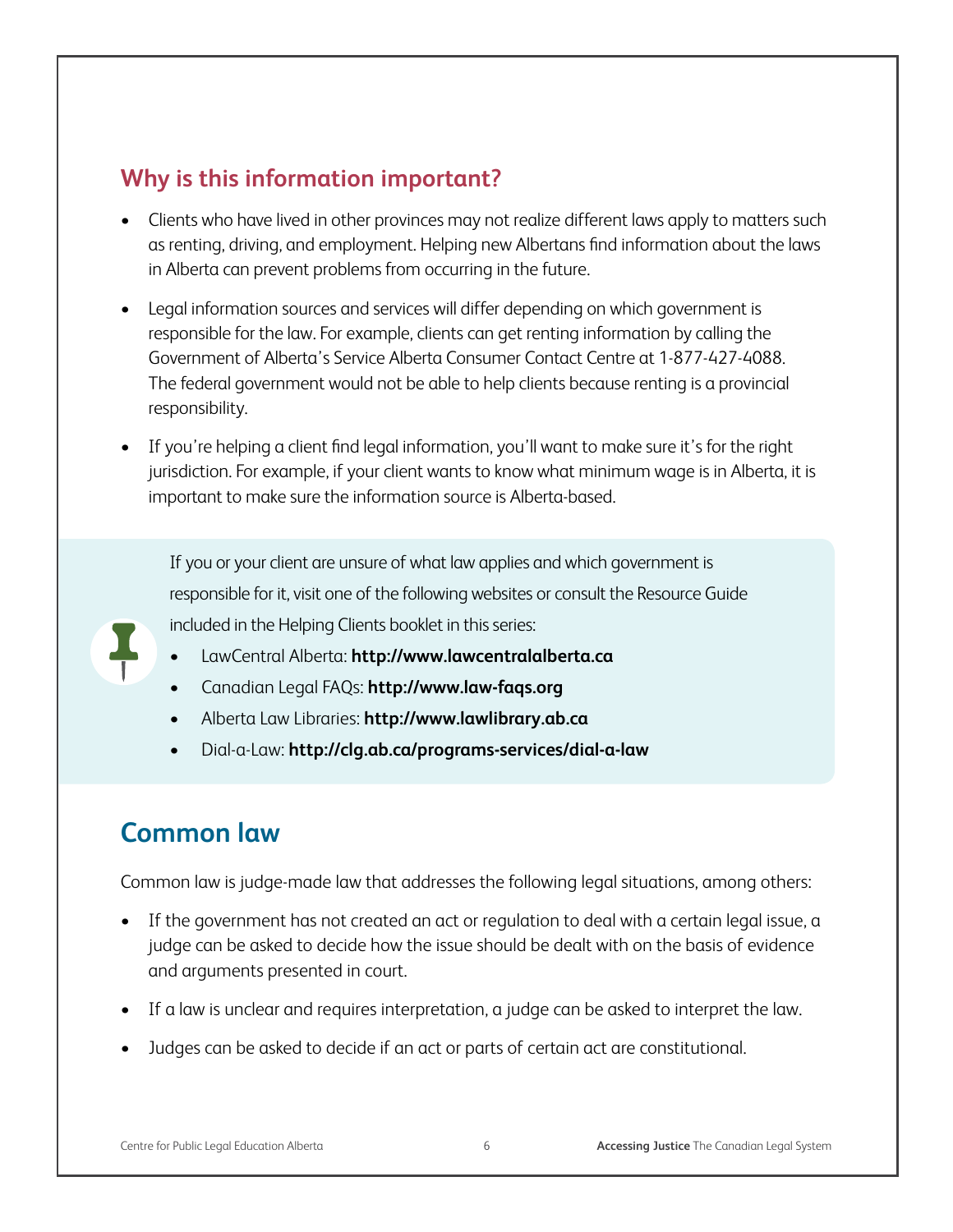In making their decisions, judges must review related decisions made by other judges (known as precedents). Judges must follow the decisions made by previous judges in higher courts. For example, judges in the Provincial Court of Alberta are required to follow any decisions made by the Supreme Court of Canada and Alberta Court of Appeal.

#### Charter challenges

Common law plays an important role in upholding our fundamental rights and freedoms under the *Canadian Charter of Rights and Freedoms*. If an individual or organization is concerned that a piece of legislation violates any of these rights and freedoms, a constitutional challenge can be brought before the courts to determine if the legislation infriges our rights and freedoms.



Recent examples of this include:

- • *Carter v Canada (Attorney General)*: In 2015, the laws prohibiting physician-assisted death were declared unconstitutional and no longer valid by the Supreme Court. However, the Supreme Court gave the Government of Canada one year to decide whether to create new laws or to let the old laws lapse.
- • *Canada (Attorney General) vs Bedford*: In 2013, the Supreme Court determined that prostitution laws in the *Criminal Code* violated the *Canadian Charter of Rights and Freedoms*. The laws were declared to be no longer valid but the Government of Canada eventually introduced new laws to replace the unconstitutional ones.
- • *R v Nur*: In 2015, the Supreme Court determined the mandatory minimum sentence imposed for possessing loaded prohibited firearms was grossly disproportionate and violated the *Charter*. As such, the mandatory minimum sentence for this criminal offence is no longer in force.

#### **Why is this information important?**

Sometimes the current law on an issue is found in the decisions courts and not in legislation. It can be difficult for individuals without legal training to find, interpret, and apply common law to their situations – legal advice is highly recommended.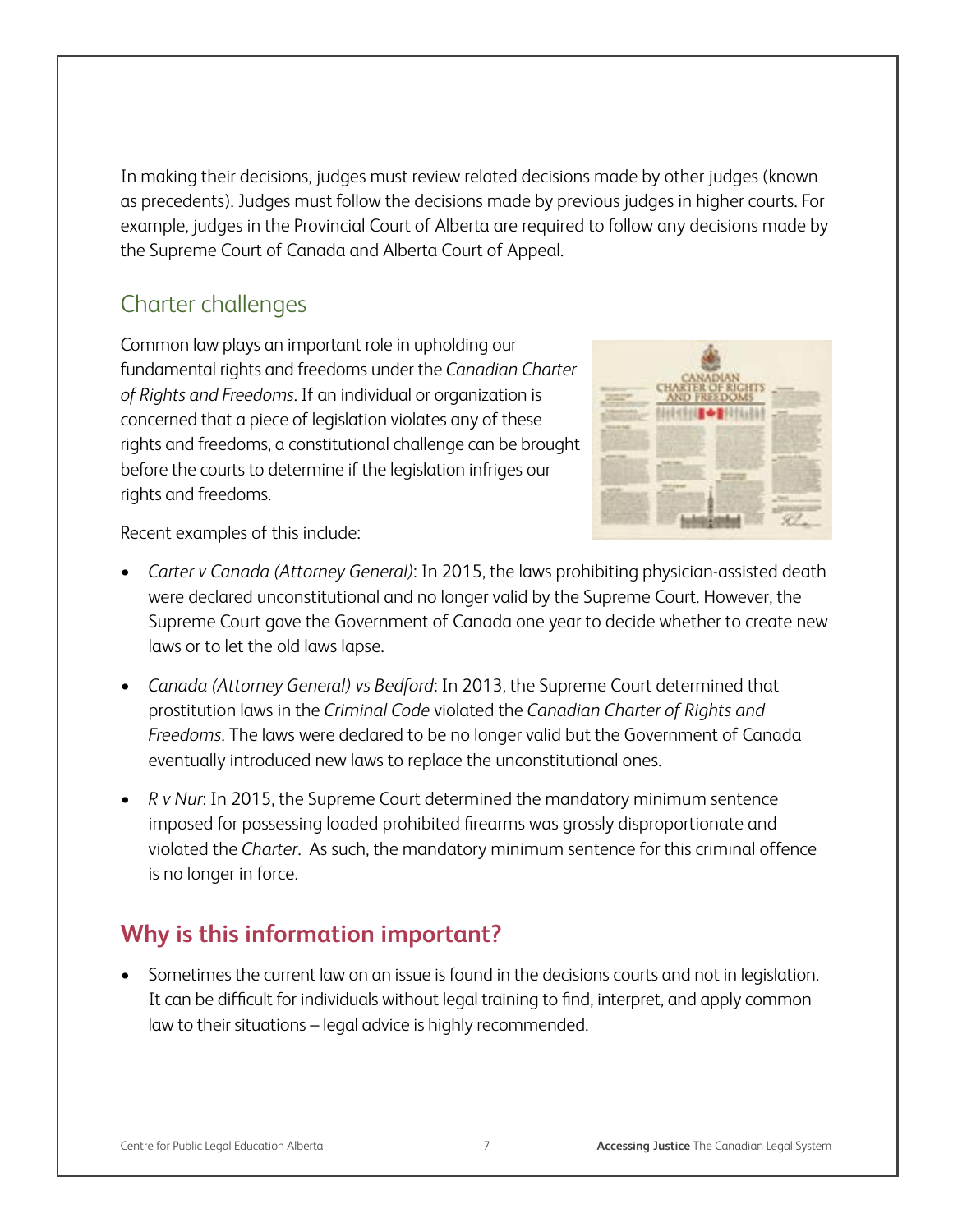# **Examples of legislation and common law**

| <b>Statute/Act</b>                                                                         | <b>Regulation</b>                                                               | <b>Common Law</b>                                                                                                                                                                                                                                                                                                         |
|--------------------------------------------------------------------------------------------|---------------------------------------------------------------------------------|---------------------------------------------------------------------------------------------------------------------------------------------------------------------------------------------------------------------------------------------------------------------------------------------------------------------------|
| Criminal Code<br>(federal<br>legislation)                                                  | Court of Queen's Bench<br>for Alberta Summary<br><b>Conviction Appeal Rules</b> | R v Bedford: Supreme Court of Canada<br>declared former prostitution laws to be<br>unconstitutional. The Government of<br>Canada was given one year to introduce<br>new laws to replace the ones declared<br>unconstitutional.                                                                                            |
| Residential<br>Tenancies Act<br>(provincial<br>legislation,<br>applies only in<br>Alberta) | <b>Residential Tenancies</b><br>Ministerial Regulation                          | 581834 Alberta Ltd v Alberta (Gaming<br>and Liquor Commission): Alberta Court of<br>Appeal defined what constitutes "quiet<br>enjoyment." Any tenant who claims a<br>landlord has interfered with the quiet<br>enjoyment of the rental premises must<br>meet the definition introduced by the<br>Alberta Court of Appeal. |
| Divorce Act<br>(federal<br>legislation)                                                    | <b>Federal Child Support</b><br>Guidelines                                      | Gordon v Goertz: Supreme Court defined<br>test to vary child custody or access order.<br>A parent or guardian seeking to relocate<br>to a new city or town with their children<br>will likely be required to vary the custody or<br>access order and will need to meet the test<br>defined by the Supreme Court.          |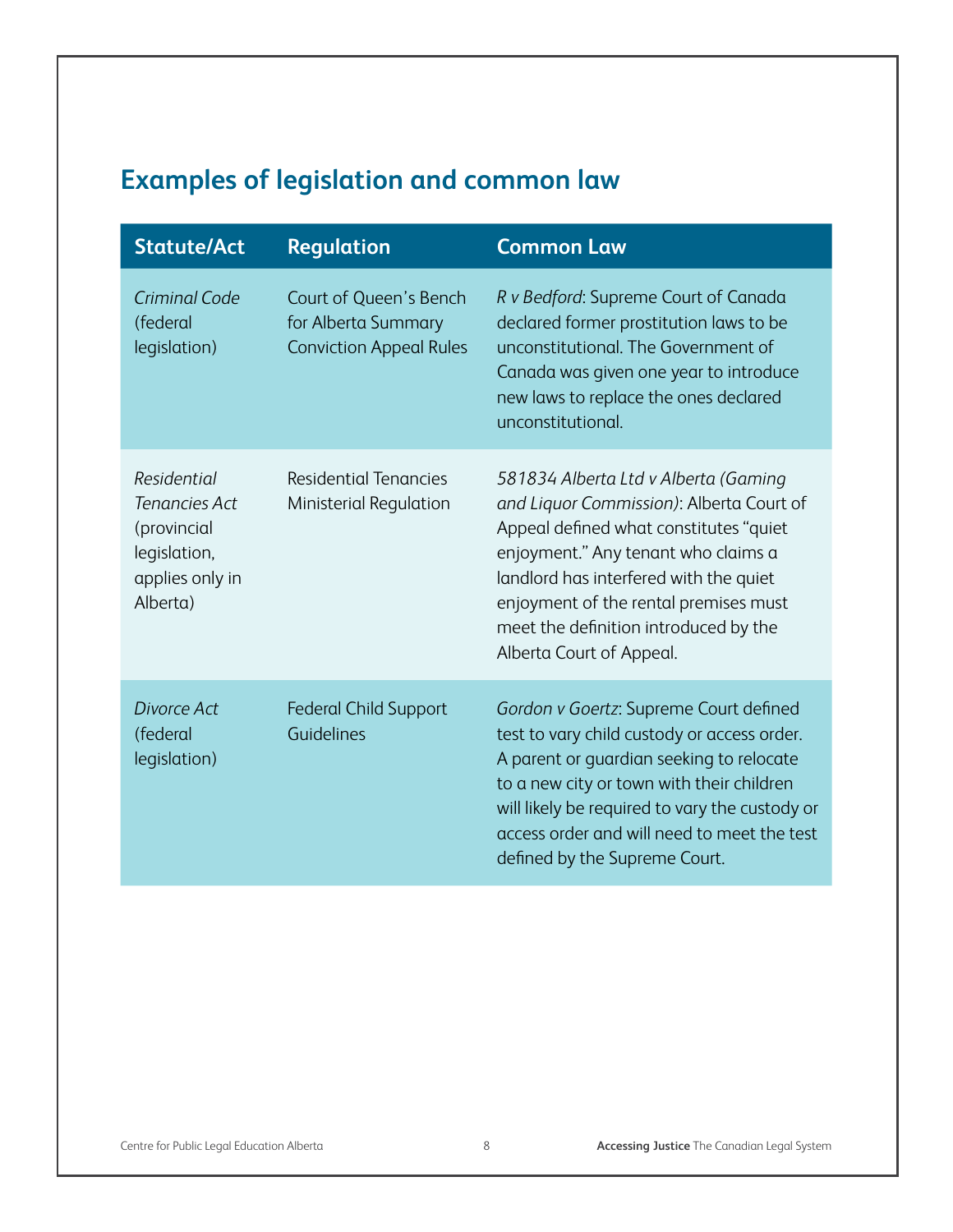# **2. The Court System in Alberta**

#### **The Levels of courts in Canada**



# **Provincial Court of Alberta**

The Provincial Court of Alberta is the lowest level of court in Alberta. There are over 70 locations across Alberta, making it the most accessible level of court for individuals living outside of large cities and town.

The following matters are dealt with or can be dealt with in the Provincial Court of Alberta:



- • Criminal charges: all youth and adults charged with criminal offences begin their court appearances in provincial court
- • Traffic and municipal bylaw tickets
- *Family Law Act:* certain applications under this legislation can be heard in provincial court including applications for parenting, contact, and support orders
- • Child welfare matters
- Emergency Protection Order applications
- Small claims court: all matters where one party is suing another (up to \$50,000)
- Landlord and tenant disputes (can also be heard at the Residential Tenancy Dispute Resolution Service)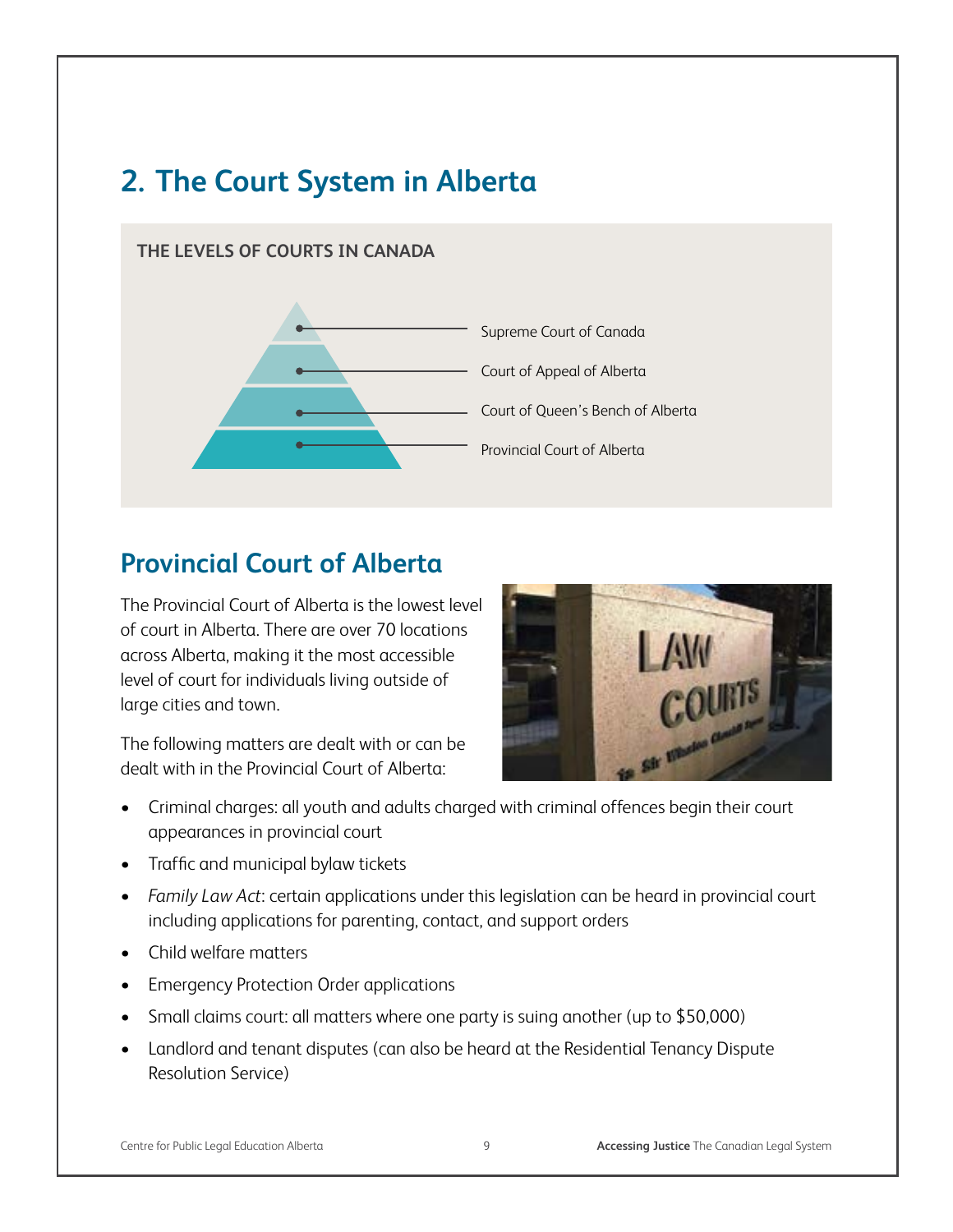In certain circumstances, decisions made by judges of the Provincial Court of Alberta can be appealed to the Court of Queen's Bench of Alberta.

For more information on the Provincial Court of Alberta, including locations and contact information, visit: **https://albertacourts.ca/provincial-court**.

# **Court of Queen's Bench of Alberta**

The Court of Queen's Bench of Alberta is the highest trial court in Alberta. There are 13 locations across Alberta. It is generally more expensive to proceed with applications at the Court of Queen's Bench.

The following matters are dealt with or can be dealt with in the Court of Queen's Bench of Alberta:

- Individuals charged with serious (indictable) criminal offences can choose to have their trials held in Court of Queen's Bench
- When one party is suing another for more than \$50,000
- All jury trials must be held in the Court of Queen's Bench
- *Divorce Act:* all applications under this legislation must be heard in Court of Queen's Bench including applications for custody, access, and support orders
- *Family Law Act:* all applications under this legislation can be heard in Court of Queen's Bench. Applications for exclusive possession of the home and Declarations of Parentage and Irreconcilability must be heard in Court of Queen's Bench.
- Emergency Protection Order reviews and Queen's Bench Protection Order applications
- Wills, estates, and probate matters
- • *Adult Guardianship and Trusteeship Act* applications
- Foreclosures and bankruptcies
- Provincial Court and administrative tribunal appeals

In certain circumstances, decisions made by judges of the Court of Queen's Bench of Alberta can be appealed to the Alberta Court of Appeal.

For more information on the Court of Queen's Bench of Alberta, including locations and contact information, visit: **https://albertacourts.ca/court-of-queens-bench**.

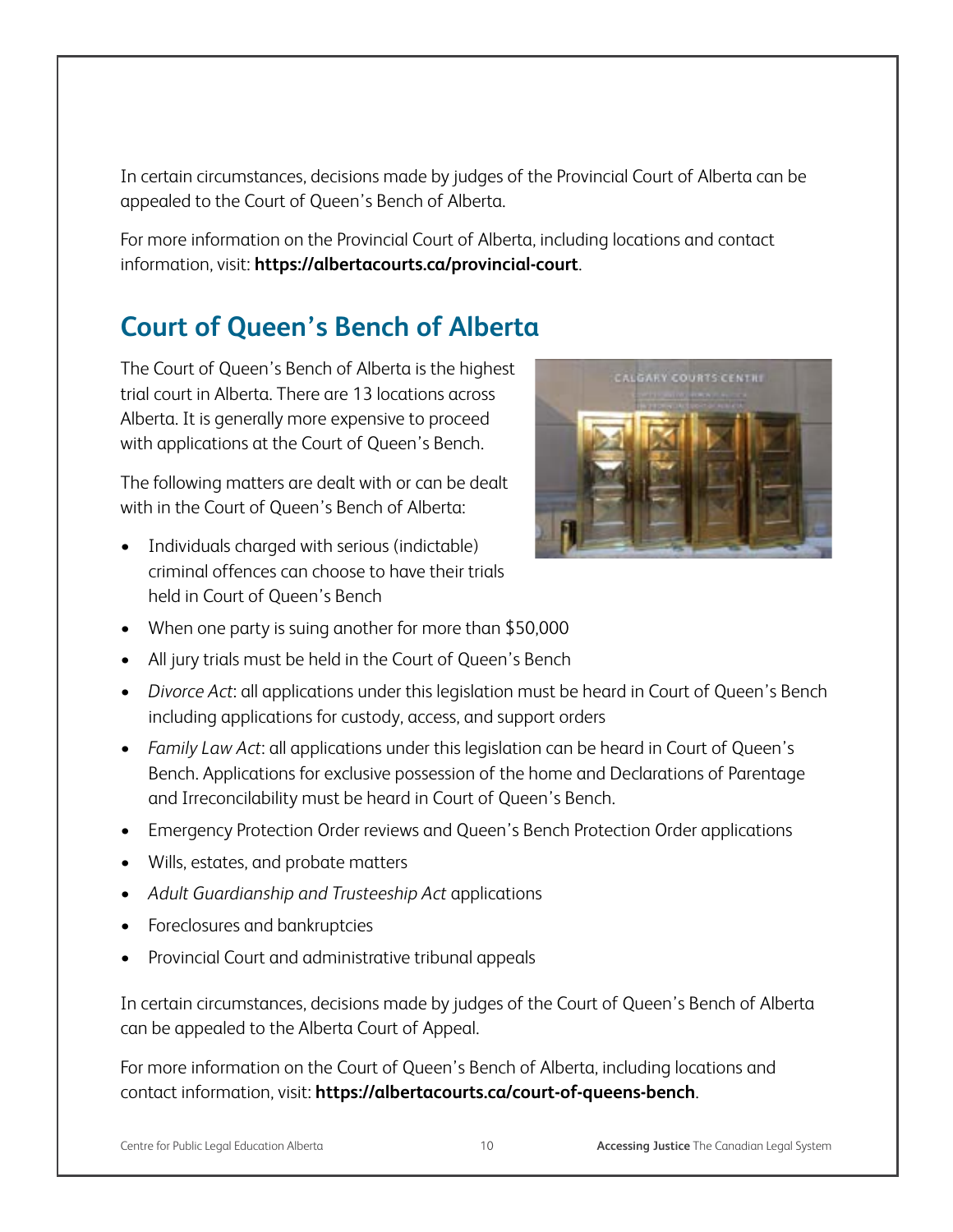## **Alberta Court of Appeal**

The Alberta Court of Appeal's sole purpose is to hear appeals. There are two locations – one in Edmonton and one in Calgary. An appeal is when one party makes an application to have a lower court judge's decision reconsidered. There are strict rules about when parties can apply to the Court of Appeal and only select applications are heard by the judges of the Alberta Court of Appeal.

Filing an appeal is time consuming, expensive, and almost always requires help from an experienced lawyer. It is not recommended that individuals without legal training represent themselves at an appeal.

For more information about the Alberta Court of Appeal visit: **https://albertacourts.ca/court-of-appea**l.

## **Supreme Court of Canada**

The Supreme Court of Canada is the highest court in Canada and is located in Ottawa. Like the Alberta Court of Appeal, the Supreme Court only hears appeals. Cases must have been heard by a provincial court of appeal before going to the Supreme Court. Very few cases are heard by the Supreme Court – there are strict application requirements and it is prohibitively expensive for many parties to apply to the Supreme Court.



When the Supreme Court does hear an appeal, the decision it makes is final and binding and must be followed by the parties involved in the case as well as all lower courts, and the government.

For more information about the Supreme Court of Canada visit: **http://www.scc-csc.gc.ca**.

# **Federal Courts & Tribunals**

Canada also has a federal court system that hears legal matters which are the responsibility of the federal government, including issues related to immigration, First Nations, elections, and national security. There is both a Federal Court of Canada and a Federal Court of Appeal.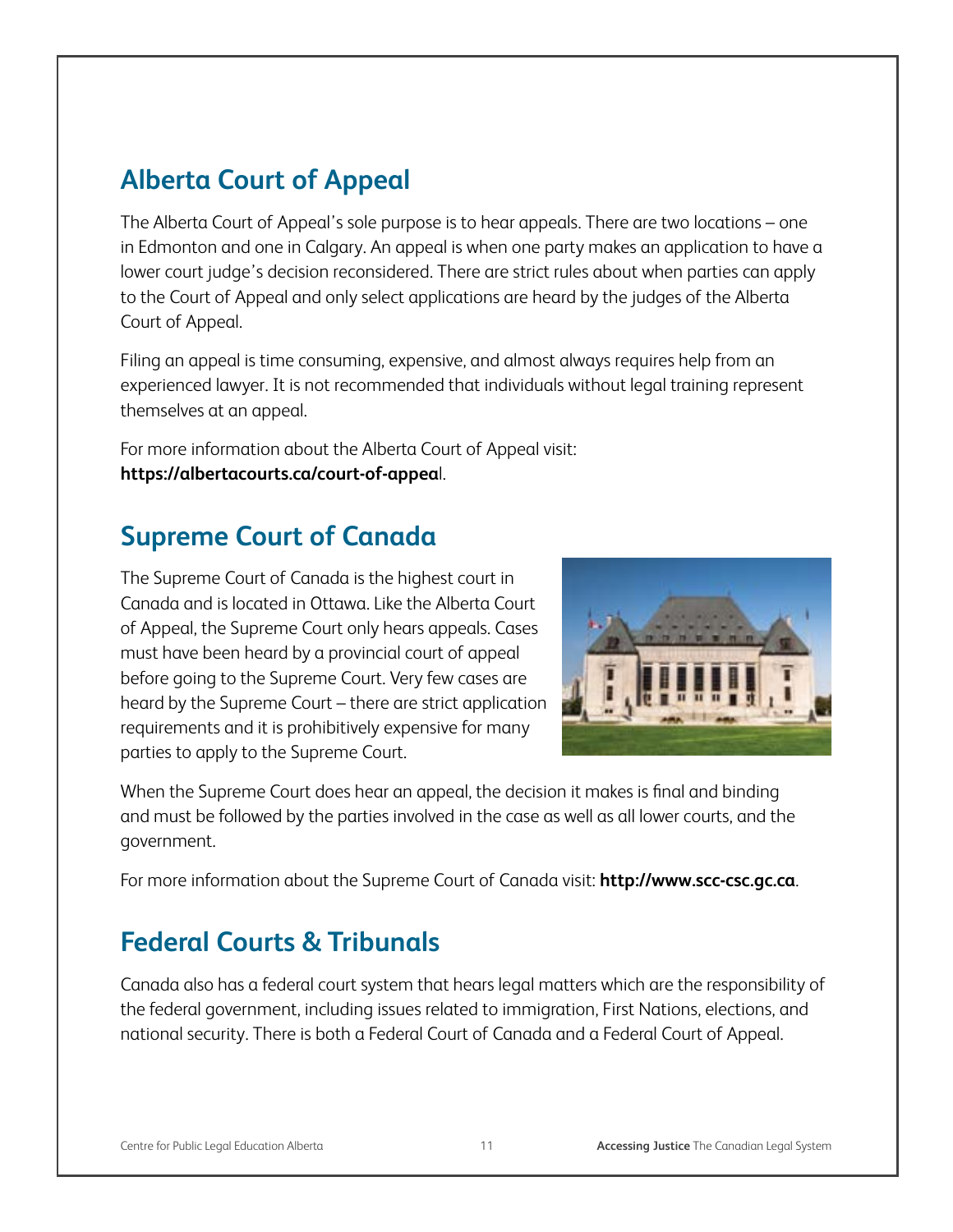Generally, federal court matters are initially heard by a federal administrative tribunal, board, or commission. These are less formal decision-making bodies that are tasked with specific matters. For example, the Immigration and Refugee Board or Specific Claims Tribunal for First Nations land claim matters. Parties can apply to the Federal Court of Canada to have the decision of a tribunal, board, or commission reviewed, subject to certain restrictions. It is recommended that people seek legal advice if they plan to apply to the Federal Court of Canada.

For more information about Canada's federal courts, visit: **http://cas-cdc-www02.cas-satj.gc.ca/portal/page/portal/fc\_cf\_en/Index** 

### **Provincial Administrative Tribunals**

In Alberta, administrative tribunals and boards deal with specific legal issues outside of the court system. Tribunals and boards are intended to deal with legal issues in a faster, less expensive, and less intimidating way.

Hearings are either held in-person or over the phone (particularly in rural areas). The individual who conducts the hearing is not a judge, but he or she will have extensive training in and knowledge of that specific legal area.

Examples of administrative tribunals and boards in Alberta include:

- Residential Tenancy Dispute Resolution Service: dealing with landlord and tenant issues under the *Residential Tenancies Act*.
- • Human Rights Tribunal: dealing with complaints under the *Alberta Human Rights Act*.
- Workers' Compensation Board: dealing with claims from workers who have been injured on the job.

#### **Why is this information important?**

- Each court and tribunal deals with different legal issues and follows a specific set of rules and procedures for dealing with those matters. Clients should seek legal advice before going to court or a tribunal.
- Information about court or tribunal applications, forms, procedures, and costs, can be sought from specific courts or tribunal or by contacting your local legal clinic.